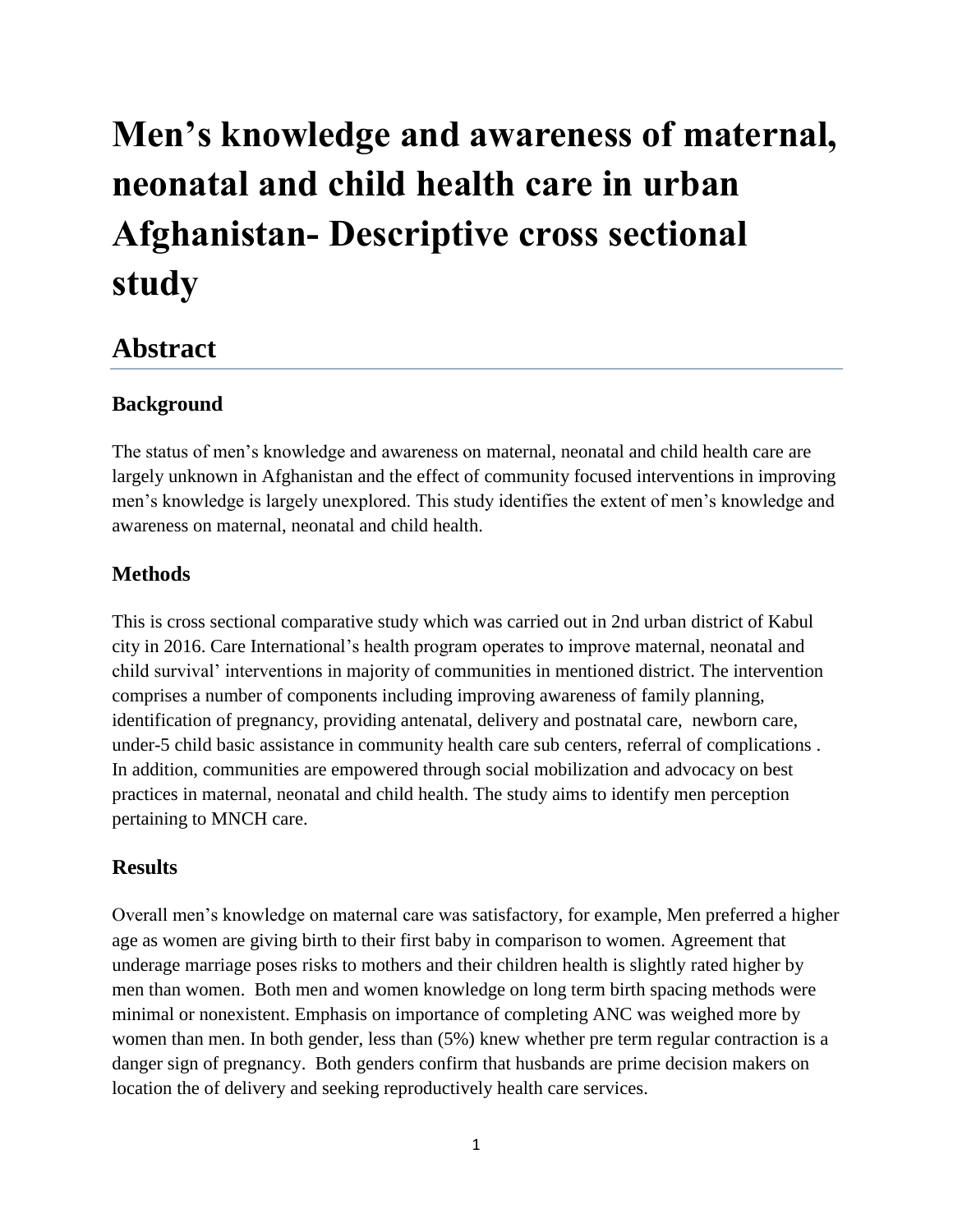#### **Conclusion**

Improvement in men's knowledge in target district is likely. Emphasis of behavior change communications messages should be placed on danger signs of pregnancy, birth preparedness, referrals and on newborn care. As men are prime decision makers on many dimension of family life, these messages may be best directed to men by targeting informal meeting places like market places and mosques.

**Keywords:** Men's knowledge, Improving Maternal, Neonatal and Child Health (MNCH), Women's reproductive health, Newborn Care, Afghanistan

# **Background**

Male partner involvement in women's reproductive health as well as maternal and child health care has attracted considerable attention since decades. The International Conference on Population and Development (ICPD) in Cairo (UN, 1994) and the 4<sup>th</sup> World Conference on Women in Beijing (UN Women, 1985) drew attention to women's health and the need to have men more involved in the promotion of sexual and reproductive health. Although the notion of 'men as partners' was contested in Cairo by some of the women's movements , both conferences emphasized men's shared responsibility and active partnership in sexual and reproductive health and promotion of gender equality.

Changing and improving the way men are involved in reproductive health problems can also have positive impact on women's, men's and children's health. Evidence also shows that men can prevent unintended pregnancies, reduce unmet need for Family Planning (FP), foster safe motherhood and practice responsible fatherhood. In the USA, partner involvement in pregnancy has increased antenatal care considerably (Martin, 2014). Even in India, a maternity care model that encouraged husband's participation in their wives' antenatal and postnatal care found positive changes in knowledge, gender roles and decision-making (Caleb, 2004)

In Afghanistan, predominantly a patriarchal society, women's access to social, economic, politico-legal and health care institutions is largely mediated by men. Within the household and in the public sphere, men control women's sexuality, their choice of marriage partner, their access to labor and other markets and their income and assets. This affects women's health and health-seeking behavior in several ways, firstly, by controlling behaviors and decision-making authority of husbands and elderly members, secondly, through neglect and low prioritization of women's health issues and finally, because of cultural beliefs that morbidity during pregnancy a normal consequence of pregnancy.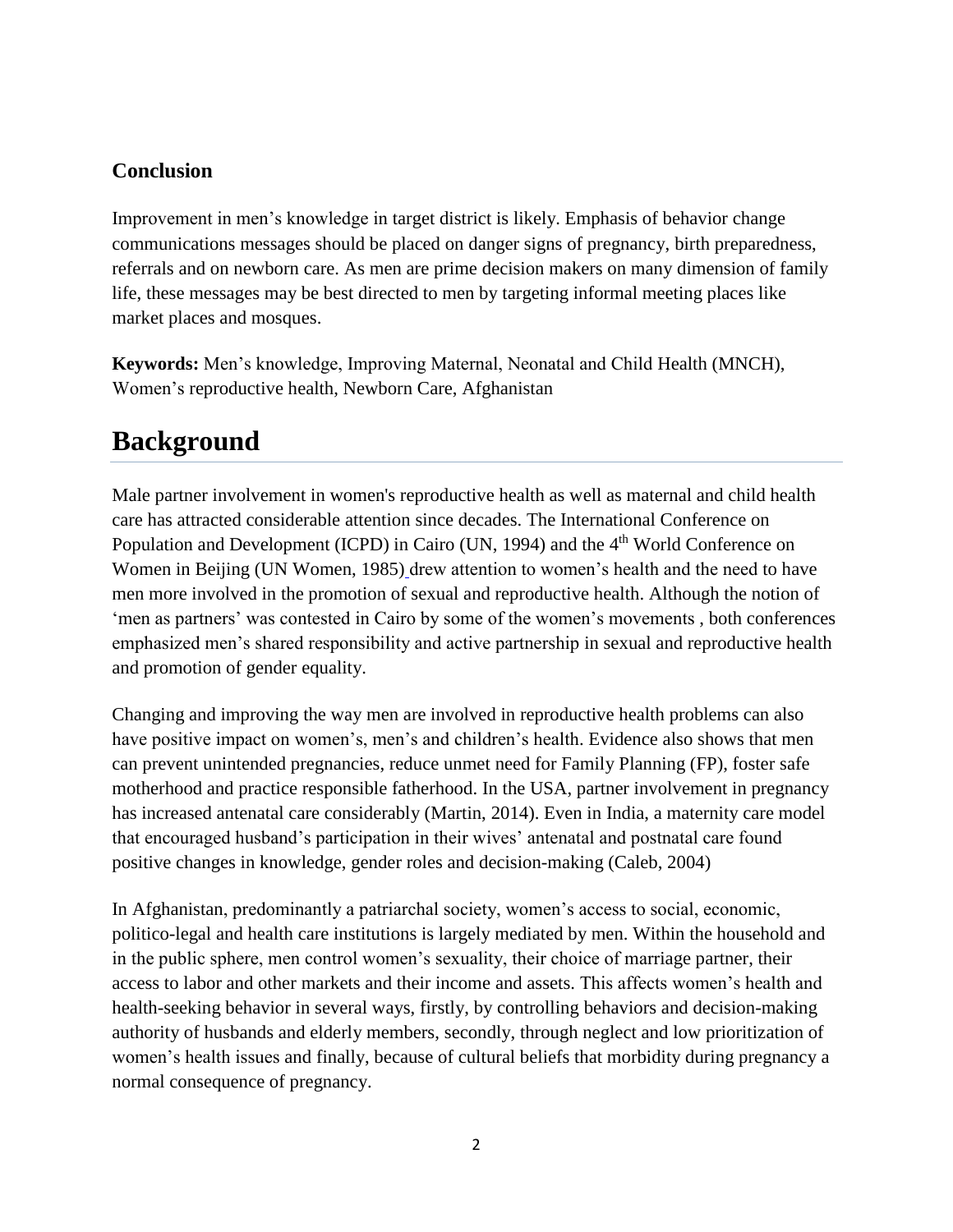The objective of the study is to identify men's knowledge and awareness of their wives' MNCH practices, and highlight their decision-making influence on maternal, neonatal and child health issues.

# **Methods**

#### **Study setting**

This cross-sectional comparative study was conducted in 2<sup>nd</sup> urban district of Kabul city, Afghanistan. This district is broadly representative of urban districts in Afghanistan where internally displaced people and rural population who seek economic opportunity in cities reside.

Active involvement of the men/husbands needs to be ensured as they are usually the decisionmakers in the families. Therefore, there is need for certain activities to be designed to improve their role in maternal, neonatal and child health (MNCH) in the community.

#### **Study population**

This study included male respondents resided in the same community where community based maternal, neonatal and child interventions are being implemented.

#### **Sampling**

As mentioned earlier, respondents for this survey were male residents of 2<sup>nd</sup> district and the study team used convenient sampling of 119 men. In analysis stage, we compared the data from this study with baseline assessment data on women collected from the same district in Nov. 2015.

#### **Survey instrument**

Structured questionnaire was used to collect socio-demographic information, men's knowledge on reproductive history of women, maternity care, newborn care, and newborn and under-5 childhood illnesses. The questionnaire also focused on use of family planning methods, taking maternity and newborn care. We also collected information on who took the decision regarding the use of FP and receiving maternity care.

#### **Data collection**

The questionnaire was constructed based on the MNCH baseline survey 2015 questionnaire. It was pre-tested and finalized in Feb. 2016. Six male enumerators and were recruited and trained. They subsequently listed households and collected data related to 119 individuals.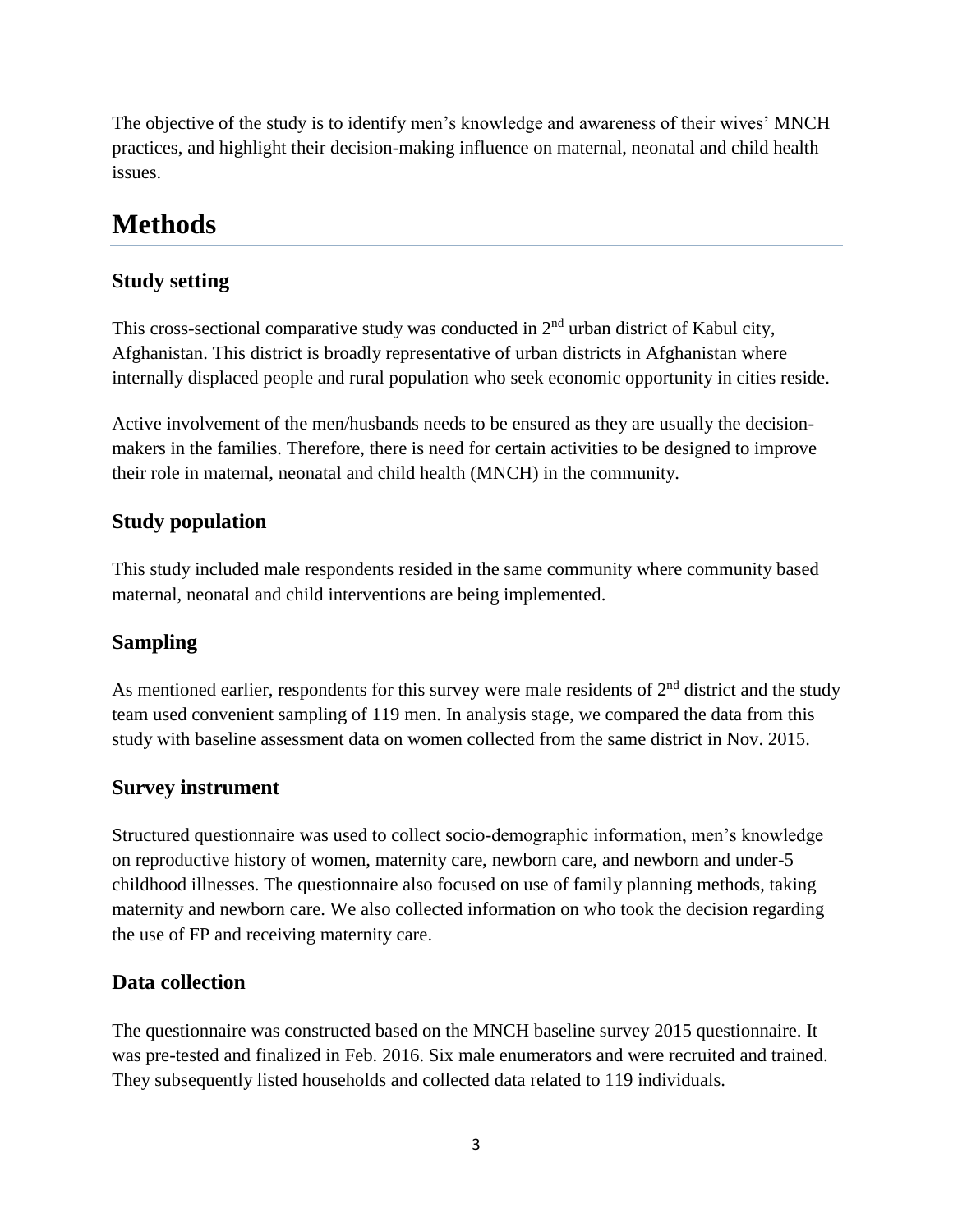#### **Data analysis**

The collected data were cleaned, stored and analyzed using SPSS version 11.5. The analysis involved calculation of summary statistics used in comparing men perception with women. The data on women was collected during MNCH project baseline assessment.

#### **Ethical approval**

Informed consent was taken from the participants before every interview. Confidentiality was maintained by removing all identifiers of the respondents during data entry.

### **Results**

This section mostly includes the comparison views between men and women respondents

#### **Background characteristics of respondents**

The mean age of men respondents was significantly higher than women respondents. Assessment on access to education established that a higher percentage (56.96%) of women had not attended school as compared to (33.61%) of men. A higher percentage of men had completed primary and secondary education while women recorded a higher percentage of not completing the primary and secondary schools. A considerable percentage of male respondents completed university [\(Table1\)](http://www.ncbi.nlm.nih.gov/pmc/articles/PMC3453489/table/T1/).

|                             | <b>Female</b>   | <b>Male</b>        |
|-----------------------------|-----------------|--------------------|
| Mean Age (SD)               | $30.5(\pm 6.7)$ | $37.75(\pm 11.46)$ |
| <b>Education Status</b>     |                 |                    |
| Never attended school       | 56.96%          | 33.61%             |
| Pre-primary /Nursery        | 4.56%           | 5.04%              |
| Primary, not completed      | 7.85%           | 6.72%              |
| Primary, completed          | 9.37%           | 8.40%              |
| Secondary, not completed    | 7.09%           | 5.04%              |
| Secondary, completed        | 9.11%           | 22.69%             |
| College/University          | 3.54%           | 15.13%             |
| Vocational/ adult education | 1.52%           | 3.36%              |

[Table 1](http://www.ncbi.nlm.nih.gov/pmc/articles/PMC3453489/table/T1/) *Background characteristics*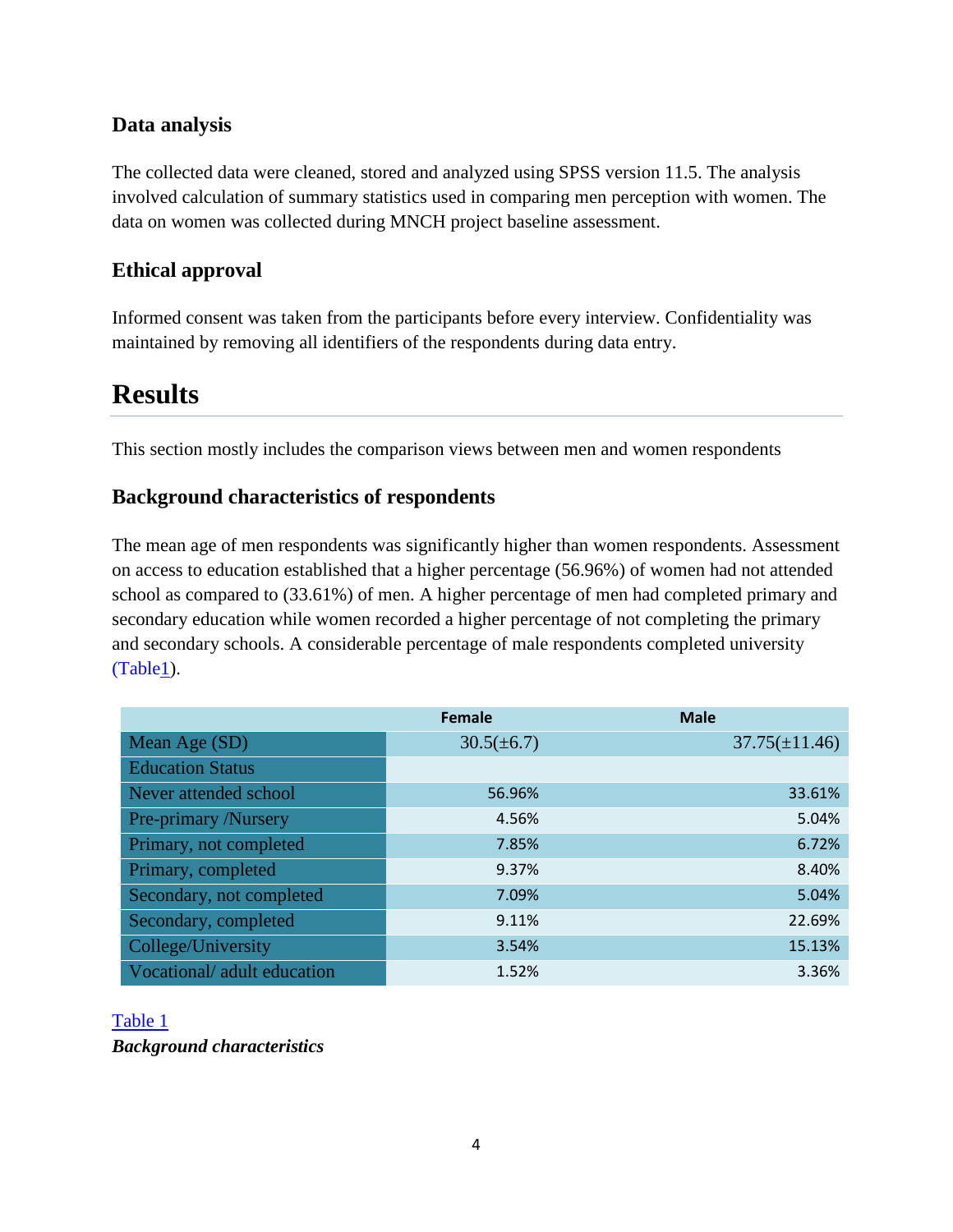#### **Men's knowledge on selected maternal, neonatal and child health issues**

#### **Age at marriage and conception**

The responses on the ideal age for a woman to have the first baby were variable by gender. While men on average preferred women to have their first baby at the age of 20.40 years, women themselves preferred conception at a lower age (17.85 years). A Higher percentage (70.15%) of men reported being aware that early pregnancy increases the risk of complications which can lead to the death of mother and their child as compared to women respondents (67.23%)). However, however more than three quarter agree that marriage below age of 18 can lead to serious pregnancy complications and death of mother and their children but still a considerable percentage of respondents disagree if underage marriage poses any risk. (Table [\(Table 2\)](http://www.ncbi.nlm.nih.gov/pmc/articles/PMC3453489/table/T2/).

| <b>Variables</b>                                             | Women $(n=375)$ | Men $(n=119)$ | P value |
|--------------------------------------------------------------|-----------------|---------------|---------|
| Preferred age at giving<br>birth to the first baby<br>(Mean) | 17.85           | 20.4          |         |
| Agree $(\%)$                                                 | 70.15%          | 67.23%        |         |
| Disagree $(\%)$                                              | 22.96%          | 20.17%        |         |
| Don't know $(\%)$                                            | 6.63%           | 12.61%        |         |

[Table 2](http://www.ncbi.nlm.nih.gov/pmc/articles/PMC3453489/table/T2/)

*Age a marriage and conception*

#### **Birth spacing methods**

Obvious variations were also noticed pertaining knowledge on various methods of birth spacing among women and men. A higher percentage of women (74.11%) wished to delay pregnancy or space births as compared to men (66.67%). Considering the decision making of men, a substantial proportionate of women who wished to delay their pregnancy still (32.58%) didn't use any birth spacing method. More women (23.04%) reported to have knowledge on condom as a way of birth spacing followed by pills (21.60%) and then injection (19.62%). Men reported more awareness beside above on Inter Uterine Device-IUD and injections.

There has been clear evidence from both genders that knowledge on long term methods of birth spacing was minimal, if not lacking, both male and females recorded less than 5% if they know anything about IUDs, tubal ligations and implants.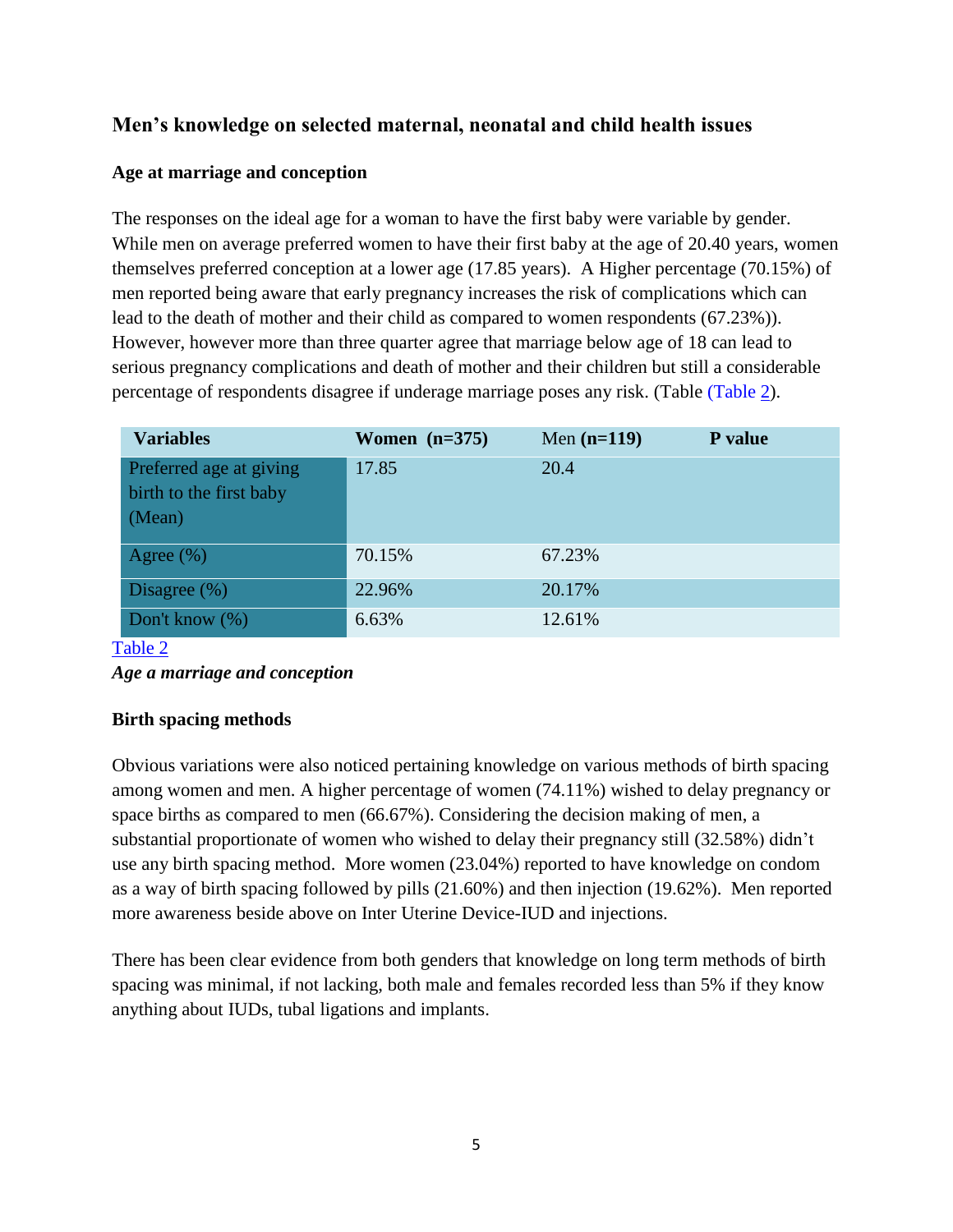



#### *Birth Spacing Method*

#### **Ante Natal- ANC Care**

However, women emphasis on importance of completing ANC (86.56%) was somewhat higher than men (66.945%) but there is not extensive difference between perception of men and women on giving birth in a health facility.

| <b>Row Labels</b>             | Women  | Men    |
|-------------------------------|--------|--------|
| Agreement if ANC is important |        |        |
| Agree                         | 86.56% | 66.94% |
| <b>Disagree</b>               | 13.44% | 15.70% |
| Location of delivery          |        |        |
| <b>Health Facility</b>        | 86.46% | 85.71% |
| Home                          | 12.76% | 14.29% |
| Table 3                       |        |        |

*Importance of ANC Care*

Men were well aware that advice for pregnant women regarding better dietary intake, resting in the day time, intake of iron folic acid and not doing heavy work should be given during ANC. Few men knew that advice on newborn care, family planning, birth preparedness and cell number of health worker should also be given during ANC.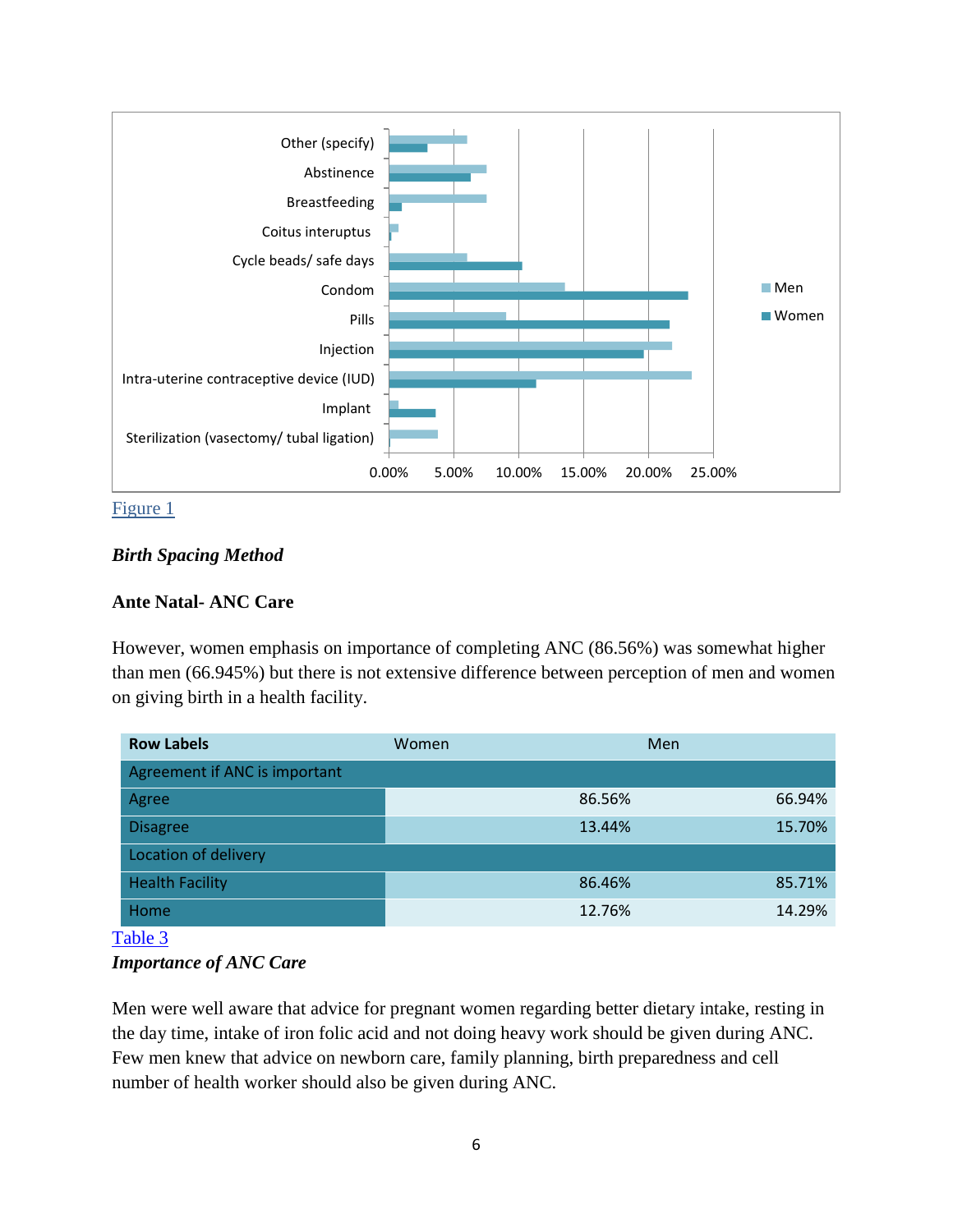#### **Danger signs of pregnancy**

Less than (10%) of men knew about pre term regular contraction, swelling of hands and face and gush of fluid from vagina as danger signs of pregnancy. Because of men decision making power, it is important they have information on all danger signs of pregnancy so they would allow and facilitate seeking care by women.

The mostly known danger signs by men included persistent back pain (30.35%), vaginal bleeding (28.86%), pelvic or abdominal pain (19.90%).



#### Figure 2

#### *Pregnancy danger signs*

#### **Neonatal health danger signs**

One of the key activities of the MNCH program is to increase the knowledge of community members on neonatal danger signs. The male respondents were asked about their current knowledge on neonatal danger signs, the questions were spontaneous. More than three quarters of (83%) of the men respondents knew diarrhea/dehydration; (75%) of men respondents knew about the difficult or rapid breathing. Most mentioned symptoms by women included fever (19.25%) followed by difficult /rapid breathing (18.65%), poor suckling (16.24%) and skin color change (11.28%).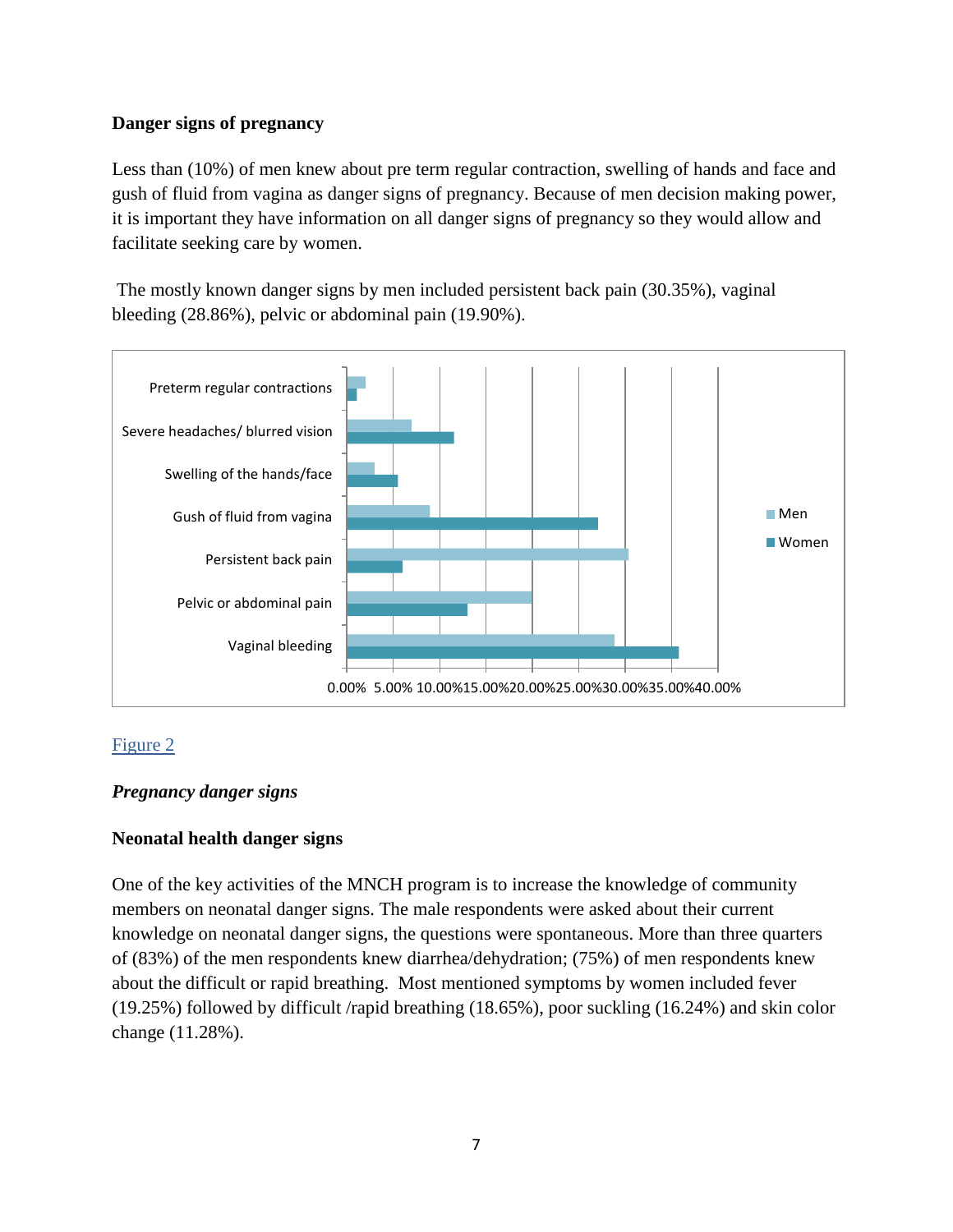#### **Decision-making**

Both men and women indicated the first decision maker on where women would give birth to a baby is largely made by husband. Men indicate the husband (40%) make decisions; women with slightly lower percentage (35.76%) confirm that men and his relatives are authoritative decision makers.

### **Discussion**

This study aimed to identify the extent of men's knowledge and awareness of MNCH issues. We found that generally men's knowledge and awareness was relatively high although there were few notable exceptions such as danger signs, long term family planning methods, willingness to delay pregnancy, and birth preparedness.

It appears that MNCH interventions have already started improving many aspects of men's knowledge such as the content of antenatal care and the importance of determining birth attendant, provided that the interventions are of sufficient duration.

Antenatal care is an important determinant of safe delivery, and safe delivery is a proxy indicator for monitoring progress in maternal mortality. Men's knowledge regarding age at first delivery and ANC (services and advice) is very convincing. However, cannot conclude though this level of knowledge was due to the presence of the MNCH project, as the project recently started its activities in target area.

Although certain obstetric emergencies cannot be predicted through antenatal screening, women as well as men can be educated to recognize and act on symptoms leading to potentially serious conditions. Low attention of men for arranging transport for emergency is a concern and will need to be addressed as part of behavior change communication. Men knowledge on many danger signs of pregnancy such as pre term regular contraction, swelling of hands and face and gush of fluid from vagina was nonexistent so related messages need to be included on men education package. In particular, the low levels of men's knowledge on specific components of neonatal danger signs such as poor such suckling and skin color change was notable. The knowledge of men on essence of completing ANC by their wives was significantly lower than women themselves. A greater proportion of men reported that they took decisions regarding MNCH. Therefore, promoting joint decision-making in target community settings is anticipated to be undertaken.